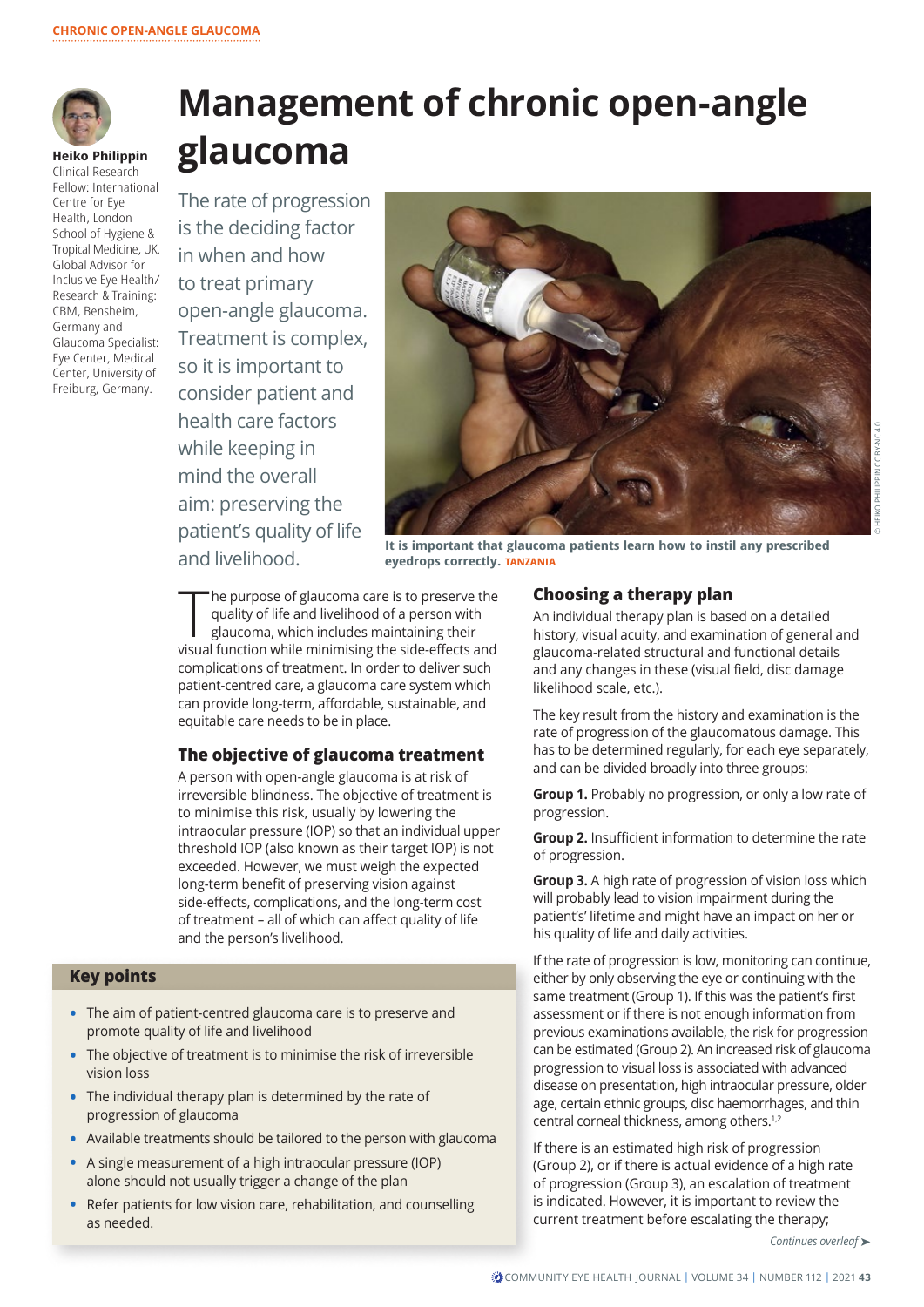e.g., first checking whether the patient was able to purchase the prescribed eye drops and whether they have actually been taking the treatment.

# **Lowering IOP**

Lowering IOP prevents or delays the onset or progression of glaucoma. However, there is no specific IOP threshold, formula, or percentage reduction which applies to all patients. Instead, it is recommended to set and subsequently adapt an **individual target IOP**. This can be defined as the IOP that slows down the rate of progression of the glaucomatous damage enough to maintain the patient's quality of life and livelihood during their lifetime.<sup>1,3</sup>

This definition contains three elements which need to be considered:

- **•** Intraocular pressure
- **•** Rate of progression of the glaucomatous damage
- **•** Quality of life and livelihood.

Analysis of the advanced glaucoma intervention study (AGIS) showed that participants with IOP <18 mmHg at 100% of visits showed no visual field progression.4,5 However, high-quality prospective data comparing different target IOP levels are not currently available; as such, the trade-off between risks and benefits associated with different thresholds is unclear.<sup>1</sup> Target pressure should therefore be individualised and may need adjustment over time.<sup>1</sup>

A single measurement of a high intraocular pressure alone should not trigger a change of management and needs to be put into the context of the other examination results and the history, including self-reported adherence. IOP may also fluctuate within hours or days so that several measurements might provide a better picture of the general level of IOP in an eye. Sometimes a repeat examination on the same day or a repeat follow-up visit within a few weeks might be helpful to decide on the next step, e.g., an escalation of treatment. This also depends on the level of urgency, which can be high for eyes with severe visual field loss and a high rate of progression.

There are several treatment options available to reduce IOP. They can be divided in three groups: medical treatment (usually eye drops but may include oral or intravenous medication, e.g., acetazolamide), laser and surgery. Current cost-effective examples are timolol eye drops, selective laser trabeculoplasty, and trabeculectomy. Other eye drops are only available at considerably higher cost and may not be affordable for some patients in an LMIC context.6

Some examples are given below, but these will vary depending on the local or regional glaucoma care system.

#### **Medical treatment**

Medication (a conservative treatment) can reduce IOP by decreasing aqueous production (Table 1a) or enhancing aqueous outflow (Table 1b). Osmotic agents are not mentioned as they are not for long-term use.

**Table 1a** Efficacy and side effects of glaucoma medication to decrease aqueous production

| <b>Drug</b>                                                                 | <b>Efficacy</b> | Side effects (selection)                                                  |
|-----------------------------------------------------------------------------|-----------------|---------------------------------------------------------------------------|
| <b>β-Blockers</b><br>(e.g., timolol)                                        | $+++$           | Bronchospasm, bradycardia,<br>depression                                  |
| <b>Carbonic anhydrase</b><br>inhibitors (systemic)<br>(e.g., acetazolamide) | $+++++$         | Metallic taste, electrolyte imbalance                                     |
| Carbonic anhydrase<br>inhibitors (topical)<br>(e.g., dorzolamide)           | $++$            | Stinging, burning, headache                                               |
| α2-adrenergic agonists<br>(e.g., brimonidine)                               | $++(+)$         | Toxic reaction of external eye, dry<br>mouth. Contraindicated in children |

**Table 1b** Efficacy and side effects of glaucoma medication to enhance aqueous outflow

| <b>Drug</b>                                        | <b>Efficacy</b> | <b>Side effects (selection)</b>                                         |
|----------------------------------------------------|-----------------|-------------------------------------------------------------------------|
| Prostaglandin<br>analogues<br>(e.g. latanoprost)   | $+++(+)$        | Eyelash growth, periorbital fat<br>atrophy, increased iris pigmentation |
| <b>Rho-kinase inhibitors</b><br>(e.g. netarsudil)  | $++(+)$         | Conjunctival hyperaemia, headache                                       |
| <b>Cholinergic agonists</b><br>(e.g., pilocarpine) | $++(+)$         | Headache, dim vision                                                    |

#### **Laser treatment**

Laser treatment can decrease aqueous production by partial destruction of the ciliary body epithelium, which produces aqueous (Table 2a) or by increasing aqueous outflow through the trabecular meshwork (Table 2b).

**Table 2a** Laser treatment to decrease aqueous production

| Laser                                                          | <b>Comments</b>                                                                                                                                                                                           |
|----------------------------------------------------------------|-----------------------------------------------------------------------------------------------------------------------------------------------------------------------------------------------------------|
| Transscleral                                                   | Typically, diode laser (810 nm) is used. Risk of                                                                                                                                                          |
| cyclophotocoagulation                                          | irreversible hypotony. Therefore, fractional                                                                                                                                                              |
| (TSCPC)                                                        | treatment is common. <sup>7</sup>                                                                                                                                                                         |
| Endoscopic                                                     | Similar to TSCPC, with a better complications                                                                                                                                                             |
| cyclophotocoagulation                                          | profile, but more invasive.                                                                                                                                                                               |
| Micropulse transscleral<br>cyclophotocoagulation<br>(MP-TSCPC) | Diode laser (810 nm) with short bursts instead<br>of continuous delivery of laser energy to reduce<br>destruction of adjacent non-ciliary tissue.<br>Might also enhance uveoscleral outflow. <sup>8</sup> |

#### **Table 2b** Laser treatment to enhance aqueous outflow

| Laser                                     | <b>Comments</b>                                                                                                                                                                                                                         |
|-------------------------------------------|-----------------------------------------------------------------------------------------------------------------------------------------------------------------------------------------------------------------------------------------|
| Argon laser<br>trabeculoplasty (ALT)      | Initial treatment with argon laser trabeculoplasty<br>was at least as efficacious as initial treatment<br>with topical medication (GLT). Risk of scarring<br>of the trabecular meshwork and peripheral<br>anterior synechiae formation. |
| Selective laser<br>trabeculoplasty (SLT)  | 532 nm frequency-doubled Q-switched Nd:YAG<br>laser. Similar efficacy as ALT (LiGHT, KiGIP SLT<br>trials) but less side effects and repeatable. <sup>9,10</sup>                                                                         |
| Micropulse laser<br>trabeculoplasty (MLT) | Using 810 nm, 532 nm or 577 nm lasers.<br>Possibly similar efficacy as SLT                                                                                                                                                              |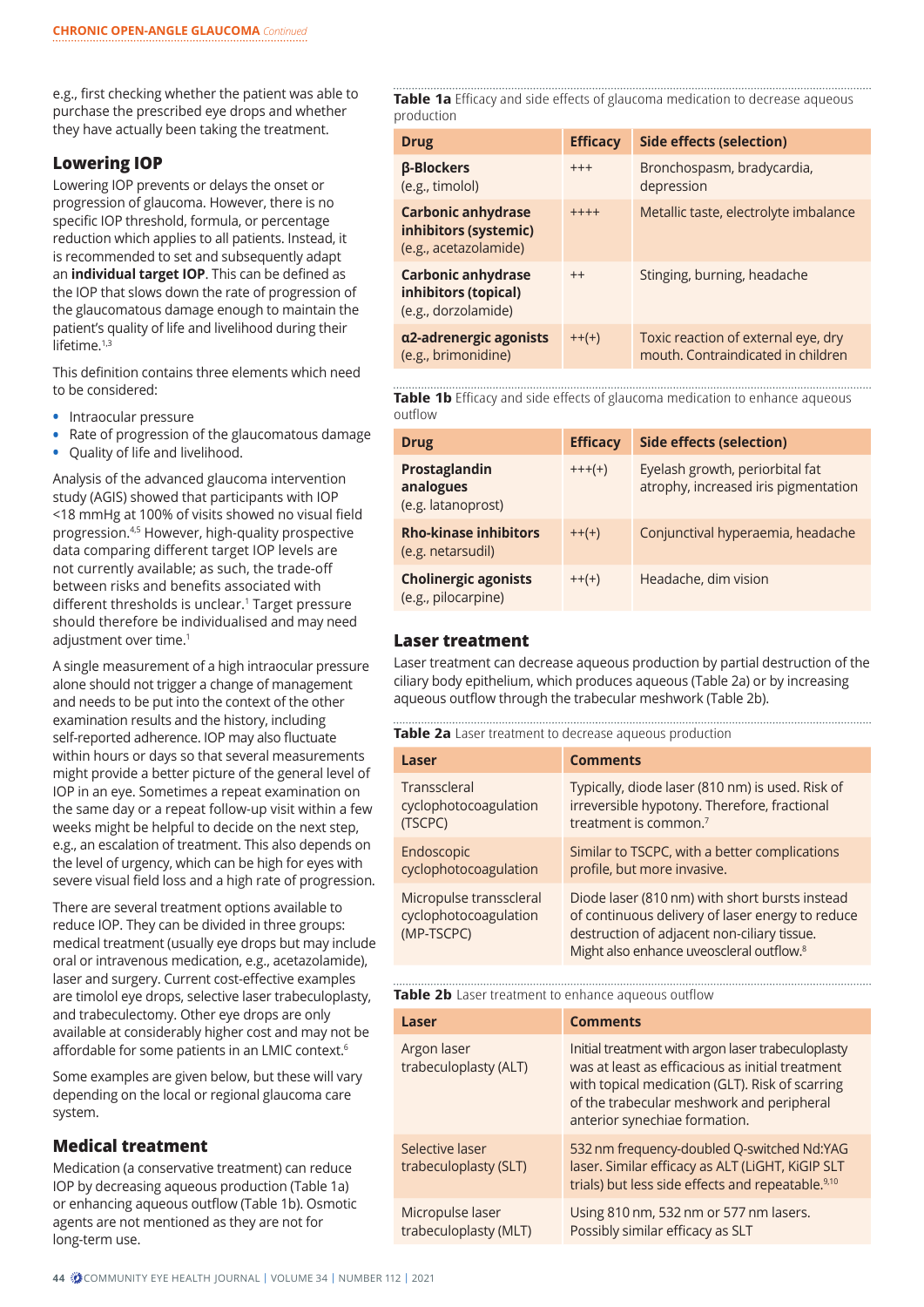# **Surgery**

There are several surgical options to reduce intraocular pressure, including a selection of minimally invasive options. 'Ab externo' refers to a surgical approach from outside the eye, often involving a conjunctival dissection and scleral incision. 'Ab interno' refers to a surgical approach from inside the eye, usually through the anterior chamber, with a corneal incision.

There are three main categories of glaucoma surgery, each with a different purpose:

- 1 To enhance aqueous outflow into the sub-Tenon space
- 2 To enhance aqueous outflow through the trabecular meshwork
- 3 To enhance aqueous outflow through the suprachoroidal space.

# **1. Surgery to enhance aqueous outflow into the sub-Tenon space**

Ab externo approach:

- **• Trabeculectomy.** The gold standard, low-cost procedure to create a guarded fistula between the anterior chamber and sub-Tenon space, requires adherence to follow-up. The Moorfields safer technique (i.e., using releasable sutures), is also suitable in low-resource settings.<sup>11</sup>
- **• Glaucoma drainage devices.** Aravind Aurolab drainage implant, Ahmed valve, Baerveldt shunts (250/350), PAUL Glaucoma Implant.
- **• PreserFlo Microshunt.** An aqueous shunt between the anterior chamber and sub-Tenon's space; drains more posteriorly.

# **Evidence for selective laser trabeculoplasty**

The LiGHT trial in the UK<sup>10</sup> showed that selective laser trabeculoplasty (SLT) as first-line treatment of ocular hypertension and primary open-angle glaucoma was safe, cost-effective and resulted in the same quality of life (after 3 years) compared to eye drops.

The Kilimanjaro Glaucoma Intervention Programme (KiGIP) SLT trial compared SLT and Timolol eye drops (with standardised counselling) in patients with moderate and advanced glaucoma in Tanzania.<sup>11</sup> After one year, SLT treatment was successful in 60.7% of eyes, and Timolol eye drops were successful in 31.3% of eyes. In the SLT group, approximately one third of eyes required one repeat session of SLT; in the Timolol group, a similar proportion needed one repeat session of counselling. Safety, acceptance, vision-related quality of life, and preservation of visual acuity were comparable in both groups after one year. Eye care units in the region using a not-for-profit eye care service model would need to treat around 500 eyes per year with SLT to cover the cost of the procedure, charging an amount similar to one year's supply of timolol eye drops.

#### Ab interno approach:

**• XEN gel stent.** A 6 mm porcine-derived gelatin tube with an inner lumen of 45 µm and outer diameter of 150 µm.

#### **2. Surgery to enhance aqueous outflow through the trabecular meshwork**

Ab externo approach:

- **• Canaloplasty.** Dilation of Schlemm's canal using viscoelastics and a suture.
- **• Trabeculotomy.** Accessing Schlemm's canal via a partial scleral flap. A curved probe (trabeculotome) is rotated gently into the anterior chamber to incise through the trabecular meshwork.
- **• Deep sclerectomy.** Non-penetrating surgery otherwise similar to trabeculectomy.
- **• Iridectomy.** Improving aqueous flow from the posterior to the anterior chamber.

Ab interno approach:

- **iStent.** A 360 µm stent with a central lumen of 80 µm implanted into the trabecular meshwork.
- **• Hydrus.** A permanent, 8 mm long, slightly curved microstent to dilate Schlemm's canal.
- **• Goniotomy.** Typically used for childhood glaucoma. The trabecular meshwork is incised under direct gonioscopic visualisation using a goniotomy knife (e.g. 25-gauge needle on a syringe).
- **• Kahook Dual Blade or Trabectome.** Disposable ab interno trabeculectomy devices to remove parts of the trabecular meshwork.

#### **3. Surgery to enhance aqueous outflow through the suprachoroidal space**

These include:

- **• STARflo**, **Gold Micro Shunt**. Implants to access the suprachoroidal space (an ab externo approach).
- **• iStent supra.** A 4-mm long curved stent with a lumen of 0.165 mm inserted into the suprachoroidal space (an ab interno approach).

# **Focus on the patient, not just the eye**

The variety of treatment options available makes it much easier to find an approach to suit the individual patient. There are many factors to consider, including those related to the individual and the health system; see the online version of this article (**[bit.ly/CEHJpoag](http://bit.ly/CEHJpoag)**) for more detail. It is just as important to ensure that people with glaucoma receive counselling to support their compliance with treatment and quality of life, and to refer them for low vision services and rehabilitation as needed – see the rest of this issue for more information.

*Continues overleaf* ➤

#### **References**

- 1 Gedde SJ, Vinod K, Wright MM, Muir KW, Lind JT, Chen PP, et al. Primary Open-Angle Glaucoma Preferred Practice Pattern®. Ophthalmology. 2021;128:P71–150.
- 2 Musch DC, Gillespie BW, Lichter PR, Niziol LM, Janz NK. Visual Field Progression in the Collaborative Initial Glaucoma Treatment Study. The Impact of Treatment and Other Baseline Factors. Ophthalmology. 2009;116:200-207.e1.
- 3 European Glaucoma Society Terminology and Guidelines for Glaucoma, 5th Edition. Br J Ophthalmol. 2021;105:1–169.
- 4 Damji KF, Behki R, Wang L, Target IOP Workshop participants. Canadian perspectives in glaucoma management: setting target intraocular pressure range. Can J Ophthalmol. 2003;38:189–97.
- 5 The AGIS Investigators. The Advanced Glaucoma Intervention Study (AGIS): 7. The relationship between control of intraocular pressure and visual field deterioration.The AGIS Investigators. Am J Ophthalmol. 2000;130:429–40.
- 6 Zhao PY, Rahmathullah R, Stagg BC, Almobarak F, Edward DP, Robin AL, et al. A Worldwide Price Comparison of Glaucoma Medications, Laser Trabeculoplasty, and Trabeculectomy Surgery. JAMA Ophthalmol. 2018;136:1271–9.
- 7 Abdull MM, Broadway DC, Evans J, Kyari F, Muazu F, Gilbert C. Safety and effectiveness of primary transscleral diode laser cyclophotoablation for glaucoma in Nigeria. Clin Exp Ophthalmol. 2018;46:1041-7.
- 8 Chamard C, Bachouchi A, Daien V, Villain M. Efficacy, Safety, and Retreatment Benefit of Micropulse

Transscleral Cyclophotocoagulation in Glaucoma. J Glaucoma. 2021;30:781-8.

- 9 Gazzard G, Konstantakopoulou E, Garway-Heath D, Garg A, Bunce C, Wormald R, et al. Selective laser trabeculoplasty versus eye drops for first-line treatment of ocular hypertension and glaucoma (LiGHT): a multicentre randomised controlled trial. Lancet. 2019;393:1505-16.
- 10 Philippin H, Matayan E, Knoll KM, Macha E, Mbishi S, Makupa A, et al. Selective laser trabeculoplasty versus 0·5% timolol eye drops for the treatment of glaucoma in Tanzania: a randomised controlled trial. Lancet Glob Heal. 2021;9:e1589-99.
- 11 King AJ, Hudson J, Fernie G, Kernohan A, Azuara-Blanco A, Burr J, et al. Primary trabeculectomy for advanced glaucoma: pragmatic multicentre randomised controlled trial (TAGS). BMJ. 2021;373:n1014.